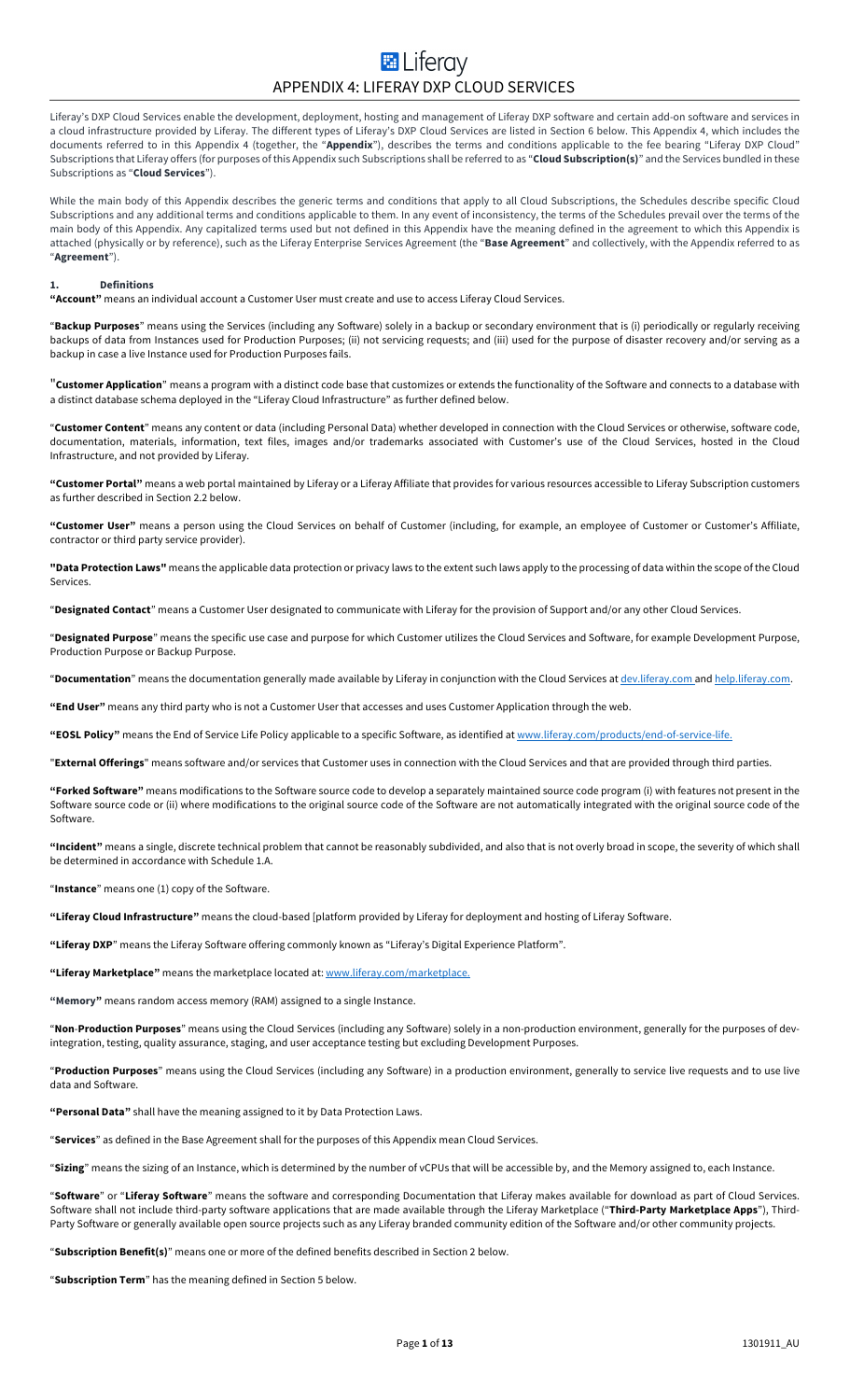

**"Technical and Organizational Measures"** means commercially reasonable physical, administrative, physical and technical measures taken by Liferay in order to assure integrity, security and confidentiality of Personal Data as set forth at www.liferay.com/de/legal/cloud-services-data.

**"Third-Party Software"** means any software program, computer code, programming libraries, application programming interfaces, or other materials, (i) the intellectual property rights of which are not owned by Liferay or its Affiliates and (ii) which is not licensed to Customer under the EULAs set forth in the Base Agreement or this Appendix, but is licensed subject to the applicable license terms and conditions set forth in a file accompanying the Software (and for certain Software also at www.liferay.com/third-party-software).

"**Unit**" means the unit that is used to measure Customer's use of the Cloud Services as set forth in Section 6 or as agreed by the parties in an Order Form.

**"Updates"** means any and all software fixes, updates, upgrades, enhancements, additions, corrections, modifications, new versions and releases of Liferay Software, when and if they are made available.

"**Virtual CPU**" or "**vCPU**" means a virtual machine's virtual processor to which a physical CPU is assigned, in whole or in part.

#### **2. Benefits of the Cloud Services Subscriptions**

Cloud Services provide Customer with one or more of the following benefits as specified in the Schedule applicable to the relevant Cloud Subscription, as identified in Section 6 below, during the applicable Subscription Term ("**Subscription Benefits**"):

#### **2.1 Cloud Access**

Liferay will provide Customer access to the respective Cloud Services which may include, as applicable, the Liferay Cloud Infrastructure (as further described in Schedule 1.B), any Instances of Liferay Software preinstalled by Liferay for Customer in the Liferay Cloud Infrastructure, for purposes of deployment, management, development, integration and hosting of the Customer Application, for which Customer has purchased a Cloud Subscription (collectively, "**Cloud Access**").

#### **2.2 Access to Customer Portal**

Liferay will provide Customer access to Liferay's Customer Portal during the Subscription Term. Liferay's Customer Portal provides Customer access to an expanding knowledge base, support information, compatibility information, checklists, FAQs, patching tools, Updates, newsletters, as well as access to all versions of Liferay Software throughout their respective life cycle as set forth in the EOSL Policy and the applicable Third-Party Software for electronic download from Liferay's Customer Portal ("**Customer Portal Access**"). The applicable Software made available through the Customer Portal for each Cloud Subscription and any end user license agreements ("EULAs") applicable to such Software are specified in the applicable Schedule identified in Section 6 below. Customer accepts and agrees to the terms of such EULA(s) as a precondition to receiving applicable Subscription Benefits in connection with such Software.

# **2.3 Maintenance**

Liferay will periodically update the Cloud Services or make Updates for Liferay Software provided as part of a Cloud Service available for electronic download from Liferay's website, as further specified in the applicable Schedules ("**Maintenance**").

#### **2.4 Support**

Liferay (and/or a Liferay Business Partner, if applicable) will provide Customer with access to Liferay support for issues relating to Cloud Services (**"Support"**) through Liferay's web based issue tracker application to the Liferay support team for investigation or through phone and chat, as further described in Schedule 1.A.

#### **3. Subscription Fees**

Liferay charges a Fee for the Cloud Subscriptions based on the total number of Units of measure and certain other parameters like the applicable Support Level. The Units and other applicable parameters for Cloud Subscriptions are described in this Appendix (including the applicable Schedules) and identified in the applicable Order Form. While Customer has a Cloud Subscription entitling Customer to receive Cloud Services, Customer is required to purchase a quantity of Cloud Subscriptions equal to the total number of Units applicable to that Cloud Subscription (including variants or components of the Software or Cloud Services) that Customer deploys, uses or executes. In addition, if Customer uses any of the Cloud Services to support or maintain Liferay Software (or any part thereof) or any software that is not Liferay Software then Customer must purchase Cloud Subscriptions equal to the amount of Units applicable to that Liferay Software for which Customer uses Cloud Services. If Customer terminates Subscriptions or does not renew Subscriptions within thirty (30) days after the termination or expiration of a Subscription Term and as a genuine pre-estimate of Liferay's losses and costs associated with reinstatement, Liferay reserves the right to charge Customer reinstatement Fees on a per Unit basis (the "Reinstatement Fee"), if and when Customer wishes to reinstate the terminated or expired Subscriptions. The Reinstatement Fee per Unit shall be equal to one hundred twenty percent (120%) of the Fees for the reinstated Subscription Services, agreed between Customer and Liferay as of the date of reinstatement, and pro-rated based on the lapsed period between the expiration or termination of the Subscription Term and the date the Subscription Services are reinstated.

# **4. Use of the Services, Restrictions**

#### **4.1 Account**

Customer is required to create an Account for each Customer User to access and use Cloud Services by providing a valid email address and creating a secure password. Customer remains fully responsible for confidentiality of credentials used by Customer Users to access theirrespective Accounts and any activity through those Accounts, either by End Users or third parties resulting of any unauthorized access to the Cloud Services. Customers may not (and may not allow third parties to) access the Services or, provide any third party access to the Services, in a manner that is intended to avoid Fees or to circumvent maximum capacity thresholds for the Cloud Services or otherwise increase the Cloud Service scope or level provided for each Customer.

# **4.2 Use of the Service**

**(i) General.** Subject to Customer's compliance with the Agreement, Liferay grants to Customer a non-transferable, non-exclusive, worldwide (subject to any applicable export restrictions), non-sublicensable right to use the Cloud Services in order to deploy, develop, manage and host the Customer Application limited to the applicable Subscription Term and limited to and in connection with the Units for which Customer has purchased Cloud Subscriptions from Liferay or a Business Partner. Customer acquires only the right to use the Cloud Services and Software as set forth in this Appendix but does not acquire any rights of ownership in the Cloud Services or Software. Liferay reserves all rights to the Cloud Services (including any Software) not expressly granted to Customer. **(ii) Internal Use and Affiliates.** Customer's right to use is limited to Customer's internal purposes (which shall include use by or on behalf of Customer's Affiliates and Affiliates shall not be considered a third party for the purposes of this Section, provided that Customer remains responsible for the Affiliates' compliance with terms of the Agreement and any Order Form). The foregoing sentence is not intended to limit Customer's internal use of the Cloud Services (including any Software) to operate a web site and/or to offer Customer's own software as a service, which may be used and accessed by an unlimited number of End Users, provided such web site or service does not include a distribution of the Cloud Services (including any Software), in whole or in part. **(iii) Use by Third Parties.** The Cloud Services may be used under the terms of this Appendix by Customer Users, provided that Customer remains responsible for all of Customer's obligations under the Agreement and for the activities and omissions of Customer Users.

#### **4.3 Restrictions**

### **4.3.1 General Restrictions**

The rights granted to Customer under this Appendix do not authorize Customer and Customer will not (and will not allow any third party to): (i) distribute, sell, rent any parts of the Cloud Services to a third party; (ii) reverse engineer, translate, modify, loan, convert or apply any procedure or process to the Cloud Services or any parts thereof in order to ascertain, derive, and/or appropriate for any reason or purpose, the source code or source listings of the software utilized by Liferay in the provision of the Cloud Services, Liferay Software or any trade secret information or process contained in the Cloud Services (except as permitted under applicable law or license terms applicable to the concerned item); (iii) execute or incorporate other software (except for approved software as more particularly identified in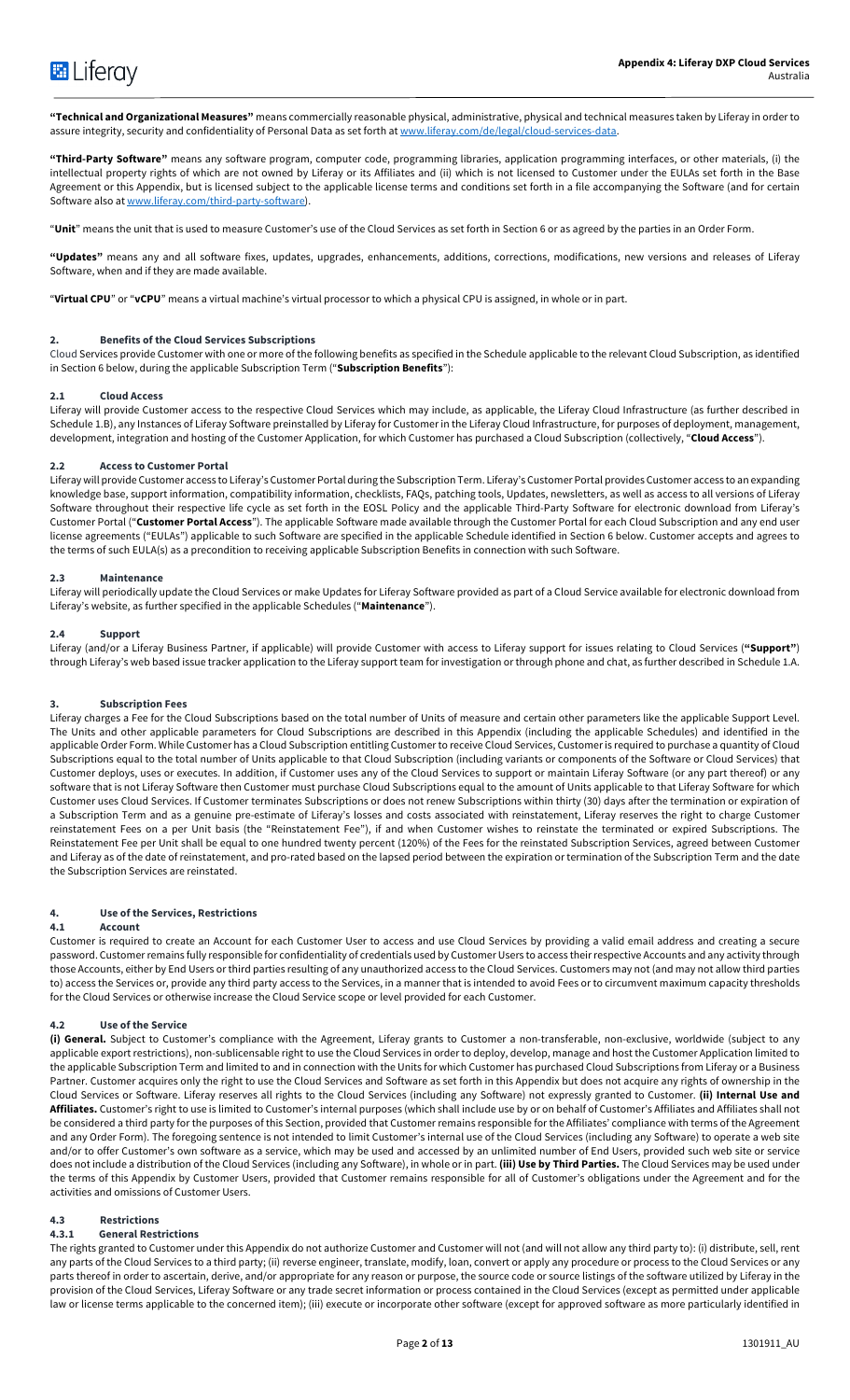the Documentation or specifically approved by Liferay in writing) into the Cloud Services, or create a derivative work of any part of the Cloud Services including but not limited to, any software utilized by Liferay in the provision of the Cloud Services; (iv) remove any product identification, trademarks, trade names or titles, copyrights, legends or any other proprietary marking in the Cloud Services; (v) disclose the results of any benchmarking of the Cloud Services (whether or not obtained with Liferay's assistance) to any third party; (vi) use Cloud Services or Software for the purpose of building a competitive product or service to the Liferay Software or Cloud Services or copying the Software's or Cloud Services features or user interface; (vii) use the Cloud Services or Software to develop or enhance any (a) software that is not Software including but not limited to any open source version of Software (such as "Liferay Portal") or (b) derivative works of any software that is not Software or developing Forked Software; (viii) use any of the Cloud Services in violation of any applicable laws (including i. a. Data Protection Laws, export or IP laws) or for any illegal activities or promotion, solicitation or encouraging of illegal activities and substances; (ix) using Cloud Services in a manner that might affect availability and enjoyment of the Cloud Services by other users or third parties (such as unauthorized access to the accounts of other customers, harassing other users or third parties, any attempts to circumvent agreed limitations or the Cloud Service, intercepting, unauthorized monitoring or penetration, performance, vulnerability or security testing of the Cloud Service or breaching security measures, use for illegal or unlawful file sharing, launching or facilitating a denial of service attack (DoS) from or on Cloud Service, hacking, cracking, spoofing or defacing any portion of the Cloud Service, posting, transmitting or distributing spam mail, mass mailings, chain letters, any robot, spider, site search/retrieval application, or other automatic or manual process or device to retrieve or index data or "data mine"); or (x) using Cloud Services for any purposes that might impact life, health or environment or telecommunication services, as "miner" or "forder" of cryptocurrencies or using Cloud Services to operate a general-purpose proxy or "open proxy". For clarity and avoidance of doubt, distributing or otherwise providing access to any portion of the Cloud Services to a third party or using any of the Cloud Services for the benefit of a third party is a material breach of the Agreement, even though open source licenses applicable to certain software packages may give Customer the right to distribute those packages (and this Appendix is not intended to interfere with Customer's rights under those individual licenses).

# **4.3.2 Non-Compliance and Remedies**

Customer agrees to indemnify, defend and hold Liferay harmless from and against any costs, losses, liabilities, claims or expenses (including reasonable attorneys' fees) arising out of any allegation or claim to the extent is based on a violation of Section 4.3.1. In addition, Customer agrees that as a remedy in case of a breach as set forth in Section 4.3.1 (vii) above, Customer will pay Liferay the Cloud Services Fees for each Unit for which Customer utilizes the Cloud Services or Software in connection with such software that is not Software as genuine pre-estimate of Liferay's losses and costs associated with such breach.

# **4.3.3 Limiting Devices**

Customer is hereby notified that the Cloud Services may contain or be subject to time-out devices, counter devices, and/or other devices intended to ensure the limits of the rights granted to Customer under this Appendix will not be exceeded ("**Limiting Devices**"). If the Cloud Services contain or are otherwise subject to Limiting Devices, Liferay will provide Customer with materials necessary to use the Cloud Services to the extent permitted. Customer may not tamper with or otherwise take any action to defeat, disable or circumvent a Limiting Device or timing or use restrictions that are built into, defined or agreed upon, regarding the Cloud Services, including but not limited to, resetting the Unit amount.

# **4.3.4 Derivative Works**

Customer acknowledges and agrees that title to the Cloud Services including but not limited to, any software utilized by Liferay in the provision of the Cloud Services and each component, copy and modification, including but not limited to all derivative works, improvements or upgrades ("**Derivative Works**") whether made by Liferay, Customer or on Liferay's or on Customer's behalf, including those made at Customer's suggestion and all associated intellectual property rights, are and shall remain the sole and exclusive property of Liferay, its Affiliates and/or its licensors. As between Customer and Liferay, Customer shall own all independently developed code and documentation and any associated intellectual property rights developed by Customer or on Customer's behalf that are separate from the code base of the Software provided or otherwise made available as part of the Cloud Services (i.e. non-Derivative Works).

# **5. Subscription Term, Termination and Suspension**

# **5.1 Subscription Term**

Unless otherwise agreed by the parties in writing, Cloud Subscriptions (i) will begin on the date Liferay accepts Customer's order for the applicable Cloud Subscriptions (please note that the foregoing does not limit Customer's obligation to pay for Cloud Services that Customer previously used but for which Customer has not paid), (ii) will run for and have a minimum term of twelve (12) months, (iii) cannot be terminated for convenience by either party and (iv) may be renewed by the parties upon mutual agreement. The initial term and any renewal term are collectively referred to as the "**Subscription Term**".

# **5.2 Suspension and Termination, Retention of Customer Content**

Without limiting other rights that Liferay may have, Liferay may suspend or terminate Customer's use of Cloud Services, disable access to the Cloud Service for Customer or Customer Users or take down Customer Content immediately, if Liferay reasonably believes Customer or Customer Users have breached the Agreement, applicable law or have violated or are violating any third party rights, without any liability to Customer and without obligation to refund any prepaid Fees to Customer and Customer will continue to incur applicable Fees for the Cloud Services during any suspension. Where appropriate and permitted under applicable law, Liferay will notify Customer of any suspension and reasons thereof and request rectification of the breach within a reasonable time frame specified by Liferay in the notification ("**Cure Period**"). If Customer fails to rectify violation of the Agreement within the Cure Period, then the Agreement will automatically terminate upon expiration of the Cure Period without any liability to Customer.

# **6. Available Cloud Subscriptions Applicable Schedules**

Table 6 below sets forth various Cloud Subscriptions that Liferay offers. The applicable Schedules for each Subscription listed in Table 6 contain specific information,l terms and conditions regarding the relevant Cloud Subscriptions.

# **Table 6**

| <b>Subscriptions</b>            | <b>Description</b>                                                             | <b>Schedule</b> |
|---------------------------------|--------------------------------------------------------------------------------|-----------------|
| Liferay DXP Cloud               | Liferay DXP Cloud is Liferay's offering of "Liferay DXP" Software preinstalled | 4.C.            |
|                                 | in the Liferay Cloud Infrastructure.                                           |                 |
| Enterprise Search for           | Enterprise Search for DXP Cloud Subscriptions provide certain search           | 4.D             |
| DXP Cloud                       | server functionalities.                                                        |                 |
| Liferay Analytics Cloud for DXP | Liferay Analytics Cloud is a software-as-a-service ("SaaS") offering providing |                 |
| Cloud                           | data-driven insights that enable users to optimize digital experiences         |                 |
|                                 | created on Liferay DXP.                                                        |                 |
| Liferay Paid App                | Liferay Paid Apps DXP Cloud Add-On Subscriptions provide for additional        | 4.D             |
| DXP Cloud Add-On                | coverage for Liferay apps available through Liferay's Marketplace.             |                 |
| Third Party Add-On              | Various Subscriptions to third party services and offerings.                   | 4.D             |
| <b>Designated Contacts</b>      | Designated Contacts DXP Cloud Add-On Subscription enables adding further       | 4.D             |
|                                 | Designated Contacts.                                                           |                 |
| Extended Premium Support for    | Extended Premium Support Subscription extends the benefits associated          | 4.D             |
| DXP Cloud                       | with the Premium Support Phase for Maintenance and Support of certain          |                 |
|                                 | Liferay Software into the Sustained Support Phase.                             |                 |
| Liferay Commerce for DXP Cloud  | Liferay Commerce for DXP Cloud is Liferay's digital commerce platform          | 4.E             |
|                                 | preinstalled in the Liferay Cloud Infrastructure.                              |                 |

# **7. External Offerings, Content, Linking**

Certain External Offerings may be made available for use on or in connection with the Cloud Services. Each Customer is fully responsible for the choice of any External Offerings within a Customer Application. The availability of such External Offerings does not constitute any endorsement by Liferay nor implies that the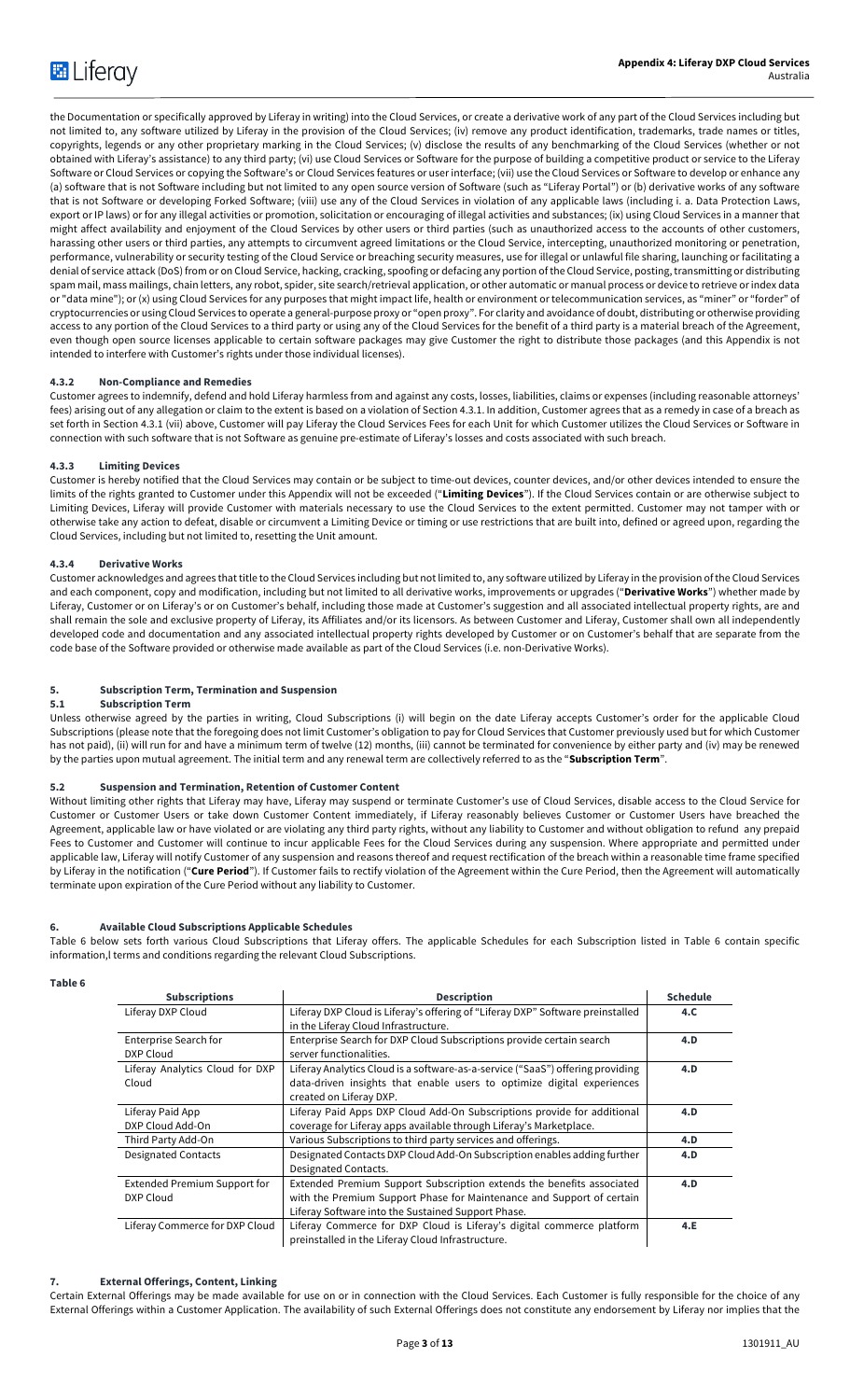External Offerings will interoperate with any Cloud Services (including any Liferay Software as applicable) regardless of whether an item of External Offerings is designated as Liferay "certified" or similar. Liferay does not provide any warranty, does not necessarily support and has not necessarily confirmed the validity, functionality or screened the content of such External Offerings and any use is at Customer's own risk. The terms and/or conditions that apply to Customer's use of any External Offerings within a Customer Application are as solely agreed upon between Customer and the External Offerings provider and do not apply to Liferay. Liferay and its licensors and vendors have no obligations and/or liability with respect to such third party or the External Offerings. If a Customer chooses to use External Offerings within a Customer Application, Customer authorizes Liferay to grant the External Offerings access to Customer Content, Customer Application, and applicable Accounts, in each case to the extent necessary to provide the External Offerings or for interoperability with the External Offerings. External Offerings may be removed from or be made no longer available through Cloud Services at any time, for example but not limited to if a takedown is required by law or court order or due to inconsistent interoperability. Customer may furthermore encounter links to non-Liferay websites, services, content or other external sources while using Cloud Services, which should not be interpreted as endorsement of Liferay of such third party sites or the company, products, services or content to which they link as they are not under Liferay control, Liferay has not reviewed or is otherwise responsible for them and Liferay is not responsible for the content of any linked site or any link contained in a linked site. If Customer decides to access any third party site, product or service linked through Cloud Services, Customer does so at Customer's own risk and agrees that Liferay is not responsible or liable for any loss or expenses that may result due to Customer's use of (or reliance on) the external site or content.

# **8. Customer Content, Feedback**

# **8.1 Liferay's Rights In The Content**

In order to make Cloud Services available to Customer, Customer gives Liferay, its Affiliates, subcontractors, and any third party service providers on whose services Liferay may depend to provide the Cloud Services a worldwide, royalty-free, perpetual, non-exclusive license to make, use, reproduce, prepare derivative works from, distribute, import, perform and display Customer Content for the purpose of providing the Cloud Services to Customer. Liferay does not expect to access Customer Content or provide it to third parties except (a) as required by applicable law or regulation (such as responding to an audit, agency action, a subpoena or warrant); (b) as may be necessary to deliver, enhance or support the Cloud Services provided to Customer; (c) to prevent, detect or address fraud, security or technology issues; (d) to investigate potential breaches of Customer's agreements with Liferay or to establish Liferay's legal rights or defend against legal claims; or (e) to protect against harm to the property, rights, or safety of Liferay, its users or the public. Except as set forth in this section, Liferay obtains no rights in Customer Content under the Agreement. Customer represents and warrants that Customer owns all rights in, or has received a valid license to use the Customer Content, with rights or license sufficient to enable any activities in connection with the Cloud Services. Customer must provide all required and appropriate warnings, information and disclosures as may be required due to the nature of the Customer Content.

#### **8.2 Customer Responsibilities**

**8.2.1** Customer is solely responsible for the Customer Content used with or made available through Customer's use of the Cloud Services, including but not limited to the Customer Content's compliance with applicable laws (including any applicable export laws or Data Protection Laws), the Customer Content's compliance with the Agreement, the right to use such Customer Content, and administering take down notices related to the Customer Content and Customer will remove immediately any Customer Content that does not meet these compliance requirements. Customers will not use the Cloud Services to store, create, transmit, share, publish, modify, or deploy Customer Content that is (i) violating laws, regulations or violates, misappropriates or infringes or is invasive of rights of any third parties, (ii) regulated under the International Traffic in Arms Regulations (ITAR); (iii) is malicious or contains technology that may damage, interfere with, or intercept any system, program or data, including viruses, worms, trojan horses, time bombs or other harmful or disruptive components; (iv) is threatening, abusive, harassing, defamatory, slanderous, libelous, derogatory, or violent; (v) is vulgar, obscene, bigoted, hateful, disparaging, or that advocates racial or ethnic intolerance; or (vi) is profane, scandalous, pornographic, pedophilic, indecent, or otherwise objectionable; (vii) harm minors in any way; (viii) deceives or misleads the addressee about the origin of such messages or communicates any information which is grossly offensive or menacing in nature; or (ix) infringes any patent, trademark, copyright or other proprietary rights. Customer may be required upon a reasonable request by Liferay to provide Content or other information as may be reasonably necessary to ensure Customer's compliance with the Agreement. Customer will immediately respond to any notice that Customer receives claiming that Customer Content violates laws, this Agreement or a third party's rights, including, as applicable, notices under the applicable copyright laws, and take corrective action, which may include but is not limited to promptly removing any such Customer Content. Customer will maintain a policy to respond to any and all such requests that Customer may receive regarding Customer Content. Liferay however reserves the right to suspend or terminate Customer's use of or access to the Cloud Services immediately and without liability to a Customer if any Content breaks any applicable law, requires additional consent or permission a Customer has not obtained, or does not comply with the Agreement. Customer is responsible for ensuring that Customer Content is authorized for export, distribution and use under the Export Administration Regulations (EAR) and other export control laws and regulations that may be applicable based on Customer's use of the Cloud Services.

**8.2.2** Customer agrees to indemnify, defend and hold Liferay harmless from and against any costs, losses, liabilities, claims or expenses (including reasonable attorneys' fees) arising out of any allegation or claim to the extent is based on (i) Customer Content, (ii) the combination of Customer Content with other applications, content or processes, or (iii) any claim or allegation that Customer Content infringes or misappropriates the intellectual property rights of any third party.

**8.2.3** Customer is solely responsible for assessing if the backup functionalities that Liferay may provide as part of the Cloud Services are sufficient for Customer's purposes and needs. Between Liferay and Customer, Customer is responsible for taking security precautions for backing up Customer Content and for any other measures, that Customer deems necessary to ensure that Customer Content is not lost. Customer may lose any of the Customer Content for which Customer does not maintain a copy outside of the Services. Liferay and/or any of its vendors are not responsible to Customer, Customer Users or any third party, if Content is lost or deleted.

### **8.3 Feedback**

Within the scope of this Appendix Customer may submit feedback, including comments, information, enhancement requests, recommendations, corrections, and ideas regarding the Cloud Services (collectively "Feedback"). Customer confirms that such Feedback is not confidential information of Customer or any third party, but shall be deemed Liferay's Confidential Information. Customer grants Liferay a worldwide, perpetual and irrevocable license to use any and all Feedback for any purpose, including but not limited to incorporating such Feedback as Liferay's own into its products and services without any obligation to account to Customer in any way, which shall include without limitation, no attribution or compensation obligations, etc., and Liferay shall be the owner of any products and services it creates based, directly or indirectly on Customer's Feedback.

#### **9. Non-Compliance**

Customer will immediately notify Liferay if Customer suspects someone has breached Customer's obligations with respect to Customer's use of the Cloud Services, or has obtained unauthorized access to Customer's Accounts, the Customer Content and/or Cloud Services. If Liferay has reason to believe that Customer or Customer Users have breached the Agreement, subject to confidentiality obligations of the Agreement, Liferay or its designated agent may inspect Customer's use of the Cloud Services, including Customer's Accounts, Customer Content and records, to verify Customer's compliance with the Agreement. Customer will not interfere with Liferay's monitoring activities and will provide Customer Content or other information regarding Customer's Accounts and/or Customer Content as may be reasonably requested by Liferay to ensure that Customer's use of the Cloud Services complies with the Agreement.

# **10. Indemnification**

#### **10.1 Obligations**

If an unaffiliated third party initiates a legal action against Customer (such action, a "**Legal Action**") and that Legal Action includes an allegation that Liferay's provision of Liferay Cloud Infrastructure Services and any Software provided as part of the Cloud Subscription Services ("**Cloud Content**") directly infringes the third party's copyrights, trademarks or misappropriates the third party's trade secret rights ("**Third Party Rights**"; and, such allegation within a Legal Action, a "**Claim**") and Customer has complied with and remains in compliance with the terms of this Section 10, then, subject to the other terms in this Section 10, Liferay will (i) defend Customer against the Claim and (ii) pay costs, damages and/or legal fees that are included in a final judgment against Customer (without right of appeal) or in a settlement approved by Liferay that are attributable to Customer's use of the Cloud Content.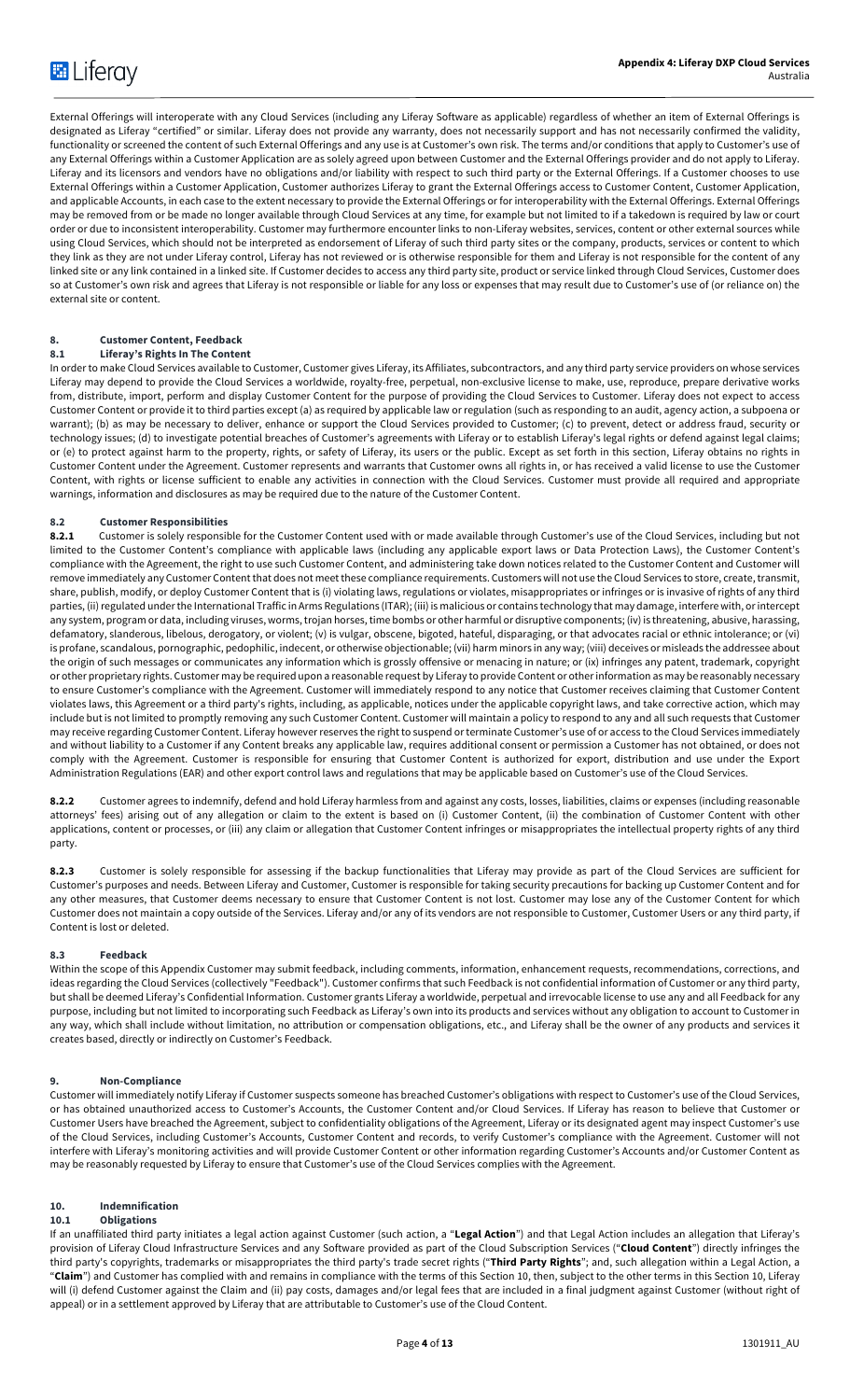# **10.2 Remedies**

If an injunction against Customer's use of any Cloud Content is obtained pursuant to a Claim, Customer's use of Cloud Content is found by a court to infringe Third Party Rights or if Liferay believes that such a finding, injunction or a Claim is likely, then Liferay may, at its option and expense do one or more of the following: (i) obtain the rights necessary for Customer to continue using the Cloud Content consistent with the Agreement; (ii) replace the infringing portion of the Cloud Content with functionally equivalent components that are not infringing Third Party Rights; (iii) modify the Cloud Content so that it does not infringe Third Party Rights anymore ((i)-(iii) collectively referred to as "**IP Resolutions**"); or (iv) if none of the IP Resolutions is available on a basis that Liferay finds commercially feasible, then Liferay may terminate the Agreement and/or the applicable Order Form without further obligations to Customer under this Section 10.2 or any other liability for such termination, discontinue providing the Cloud Content to Customer, disable Customer's access to the affected Cloud Services and, if Customer then returns and discontinues use of all items of affected Cloud Content in Customer's possession that are the subject of the Claim, Customer will receive a pro rata refund based on the time remaining under the applicable Cloud Subscription as of the effective date of such termination. If Customer chooses not to return any or some of the affected Cloud Content upon termination by Liferay in accordance with this Section 10.2, Customer shall bear the sole risk of any costs, damages and/or attorney's fees arising from Customer's continued use of the Cloud Content following Customer's receipt of Liferay's termination notice, and shall indemnify and hold Liferay harmless from such costs, damages and/or attorney's fees.

#### **10.3 Conditions**

As conditions precedent to Liferay's obligations to Customer under this Section 10, Customer must (i) be current in the payment of all applicable Subscription Fees prior to a Claim or threatened Claim; (ii) notify Liferay in writing of the Claim promptly, but in no event later than ten (10) days of receipt of the Claim for which relief is sought under the Agreement; (iii) provide Liferay with the right to control and conduct the defense of the Legal Action (to the extent the Legal Action is related to the Claim) with counsel of its choice and to settle such Claim at its sole discretion; (iv) not assert or have asserted or have encouraged or assist any third party to assert, against Liferay or any of its Affiliates, customers or Business Partners, any claim that Liferay or a Liferay product infringes copyrights, patents or trademarks, or misappropriates trade secret rights; and (v) cooperate with Liferay in the defense of the Claim.

#### **10.4 Exclusions**

Notwithstanding the foregoing, Liferay will have no obligations under Section 10 with regard to any Claim to the extent that it is based upon (i) a modification of the Cloud Content not made by, or at the written direction of, Liferay (ii) Liferay's compliance with any designs, specifications or instructions provided by Customer; (iii) use of the Cloud Content in combination with products, data or business methods not provided by Liferay, if the infringement or misappropriation would not have occurred without the combined use; (iv) facts or circumstances constituting a breach of the Agreement; (v) use of any release of the Cloud Content if, as of the date of a Claim the infringement or misappropriation would not have occurred through use of a more recent release of the Cloud Content, as applicable; (vi) any use of the Cloud Content by Customer other than for Customer's internal use; (vii) use by Customer after notice by Liferay to discontinue use of all or a portion of the Cloud Content to avoid infringement or misappropriation; (viii) a claim or lawsuit by Customer against a third party (or results from or arises out of such claim or lawsuit); or (ix) allegations associated with software, technology, products or other subject matter other than Cloud Content (including, but not limited to allegations associated with any legal action other than the Claim, including any allegations that remain after the Claim is resolved), and Customer assumes full responsibility for fees, costs and damages associated with defending, settling and/or paying any resulting judgment or settlement in connection with software, technology or products that are not Cloud Content.

#### **10.5 Sole Remedies**

No express or implied warranties by Liferay or its Affiliates are created as a result of this Section 10. To the maximum extent permitted by law, this Section 10 states Customer's sole and exclusive remedies and Liferay's sole obligations for claims arising from or related to copyrights, patents, trademarks, trade secrets or any other intellectual property rights as relates directly to the Cloud Subscription Services and Cloud Content and supersedes any other Liferay obligation related to the subject matter of this Section 10 (including, but not limited to, indemnification, breach of warranty, and/or breach of contract under the Agreement). For the avoidance of doubt, the terms of this Section 10 shall apply in the place of, and Customer expressly waives any rights, and releases Liferay from any obligations, under the terms of any other warranties or terms relating to intellectual property rights or remedies, including without limitation indemnification terms or conditions that may be included in the Base Agreement. If there are any other applicable indemnity coverage or remedies available to Customer related to intellectual property infringement under the Base Agreement, Customer agrees that the total of all benefits payable under all such provisions will not exceed the total damages, costs, and expenses incurred by Customer, and that Liferay will pay only its proportional share of such total damages, costs, and expenses subject to the limitations of liability set forth in the Base Agreement. To avoid any doubt, nothing in this Section 10 derogates from the limitations and exclusions of liability under Section 7 of the Base Agreement.

#### **11. Data Privacy and Security**

**11.1** Information as to whether, what and how Customer data may be processed through Cloud Services can be found at: https://www.liferay.com/legal/cloud-services-data.

**11.2** Customer agrees that for purposes of processing of Customer's Personal Data throughthe Cloud Services Liferay acts as data processor and is appointed and authorized to process such Personal Data on behalf of Customer in accordance with Customer's instructions and in accordance with the terms of the Agreement (including Liferay's confidentiality obligations set forth in the Base Agreement) and only to the extent required in order to provide the Cloud Services to Customer but for no further purposes. The Parties agree that Customer's instructions are properly documented in the Agreement. Processing of Personal Data for any other purposes requires a prior written agreement between the Parties.

**11.3** Customer acknowledges that for purposes of delivering the Cloud Services Liferay engages the Affiliates and subcontractors identified at www.liferay.com/legal/cloud-services-data as sub-processors, and that such sub-processors are located in territories world-wide that may not have the same level of protection as the country of the origin of Personal Data. Customer authorizes Liferay to engage the aforementioned and additional sub-processors ("Subprocessors"), provided that: (i) Liferay imposes obligations on the Sub-processors with regard to processing of Personal Data that shall be not less strict than those agreed between Customer and Liferay in this Section; (ii) as between Liferay and Customer, Liferay remains responsible for processing of Personal Data by its Subprocessors and liable for any violations of Liferay's obligations under the Agreement; (iii) Liferay maintains at all times the list of Sub-Processors available at: https://www.liferay.com/legal/cloud-services-data; and (iv) Customer may object to an appointment of an additional Sub-processor by Liferay due to justified concerns regarding such Sub-processors' ability to comply with the data privacy and security obligations applicable to Liferay under the Agreement. Upon receipt of Customer's objection specifying the concerns, Liferay and Customer will enter into good faith negotiations to address Customer's concerns. If Parties should not be able to agree on measures to resolve Customer's concerns in due time, either Party may terminate the Agreement without liability to the other Party.

**11.4** Throughout the term of the Agreement Liferay will maintain commercially reasonable and appropriate Technical and Organizational Measures **("TOM")**  to protect any Personal Data stored by Customer in the Cloud Service. Liferay may at its sole discretion update its TOM at any time and without notice to Customer, provided, however, that any such updates shall not materially reduce the security and data protection standards set forth in the TOM applicable as of the Effective Date of the Order Form governing Customer's use of the applicable Cloud Service.

**11.5** Each Party shall comply with its respective obligations under the Data Protection Laws. As the Party in control of Personal Data, Customer is at all times responsible for assessing if the contractual assurances, TOM implemented and backup functionalities offered by Liferay are appropriate for the Personal Data Customer intends to upload to the Cloud Services in accordance with the Data Protection Laws. Customer shall refrain from uploading and/or, if required to assure compliance with the Data Protection Laws, remove, Personal Data from the Cloud Services to the extent processing of such Personal Data through the Cloud Service would constitute a violation of the Data Protection Laws applicable to such Personal Data. To the extent required under applicable laws, Customer will obtain any necessary consent from, provide any required notification and/or information to the data subjects, and reply to the requests of the data subjects exercising their rights under the Data Protection Laws with regard to the Personal Data Customer transfers, uploads or stores in the Cloud Services. As between the parties, Customer is solely responsible for its own secure use of the Cloud Services, including, without limitation, compliance with Customer's own security policies, its use and distribution of access credentials.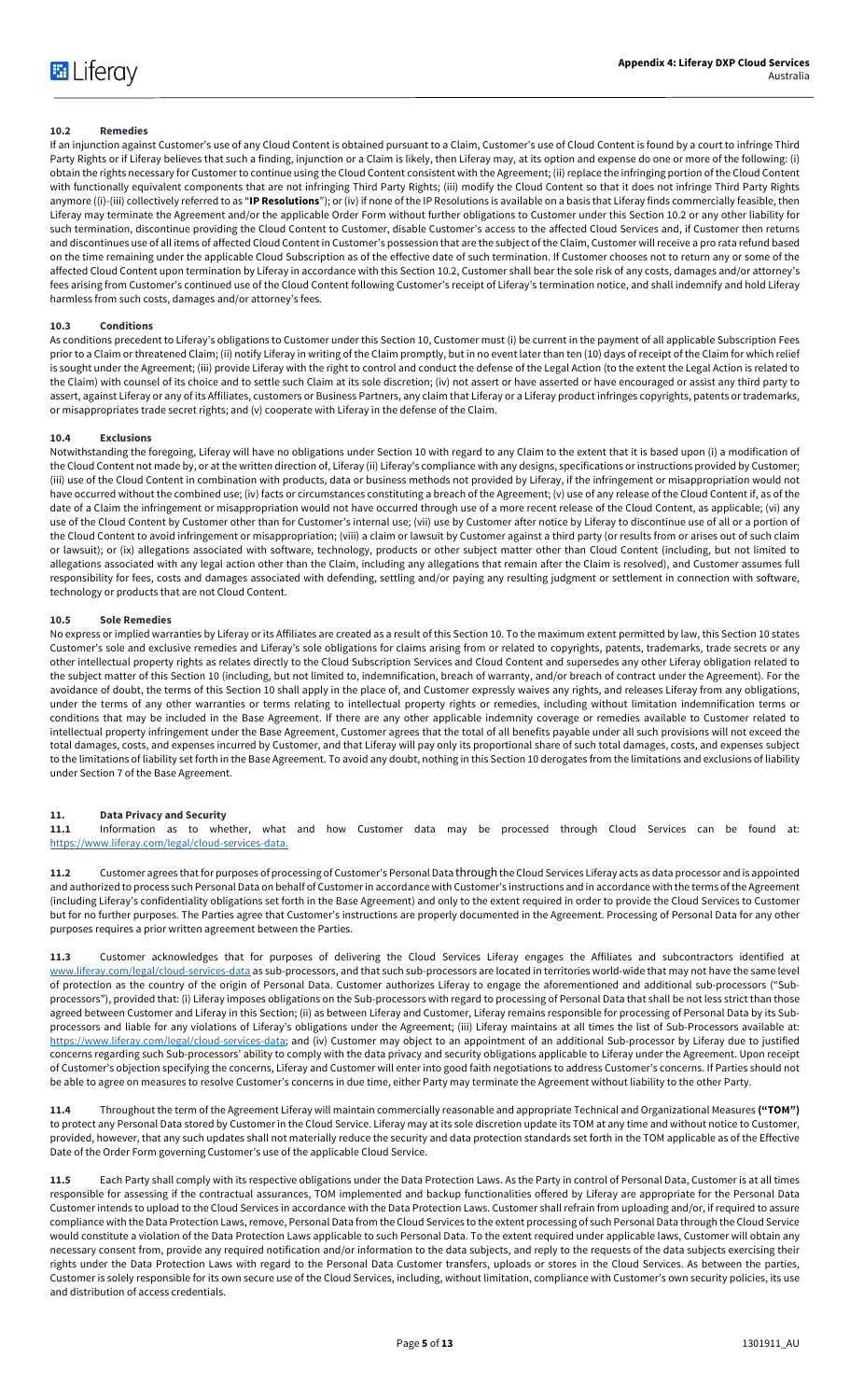**11.6** Either Party shall inform the other Party of any suspected or actual unauthorized access to the Personal Data resulting in unauthorized alteration, disclosure or loss of Personal Data stored in the Cloud Services without undue delay ("**Security Incident**"). The Parties shall cooperate in good faith to investigate the reasons and consequences of the Security Incident and take reasonable steps to address the Security Incident and prevent future Security Incidents. Liferay may provide such notifications either via email notification to the email address associated with the applicable Designated Contacts and/or notification within the Cloud Service.

**11.7** Upon Customer's written request to be made no later than fourteen (14) days upon expiration of Customer's Cloud Services Subscription, Liferay will provide Customer with access to the Cloud Services for up to a fourteen (14) day period starting from the date of receipt of Customer's request, solely for purpose of retrieval of Customer's Content, which includes Personal Data stored by Customer in the Cloud Services. Liferay shall have no obligation to maintain and will irretrievably remove the Content upon expiration of a thirty (30) day period after expiration of Customer's Subscription that provides for access to the Cloud Services.

**11.8** Customer agrees to notify Liferay of any intent to upload, store or process any Personal Data subject to the EU General Data Protection Regulation 2016/679 ("GDPR") in the Cloud Services prior to uploading any such Personal Data to the Cloud Service. In such case Customer agrees, as a precondition to such uploading, storage or processing, to comply with the Data Processing Addendum located at www.liferay.com/legal/doc/DPA/1001810 (**"DPA"**), which terms are incorporated by reference into this Appendix. Customer shall execute and return an executed copy of the DPA to Liferay. In any event of inconsistencies between the terms of the DPA and this Section 11, the terms of DPA shall prevail in relation to the Personal Data subject to the GDPR.

**11.9** For clarification, either Party understands and agrees that processing of the business contact data of the employees or third parties involved in performance or use of Subscription Benefits of the Agreement on behalf of the other Party does not constitute data processing on behalf of that other Party. Liferay processes such business contact data in accordance with its privacy statement at: www.liferay.com/privacy-policy.

# **12. Monitoring of Customer's Use of the Service**

Liferay may use solutions or technologies that monitor Customer's usage statistics while using the Cloud Services. Liferay will use such usage statistics related to Customer's use of the Cloud Service in accordance with the Privacy Policy posted at https://www.liferay.com/privacy-policy only to improve Liferay offerings, to assist a Customer in its use of the Liferay offerings and to monitor Customer's compliance with the use restrictions applicable to the Cloud Service as set forth in this Appendix. Liferay may collect and use, for any purpose, aggregated anonymous usage data about Customer's use of the Cloud Services.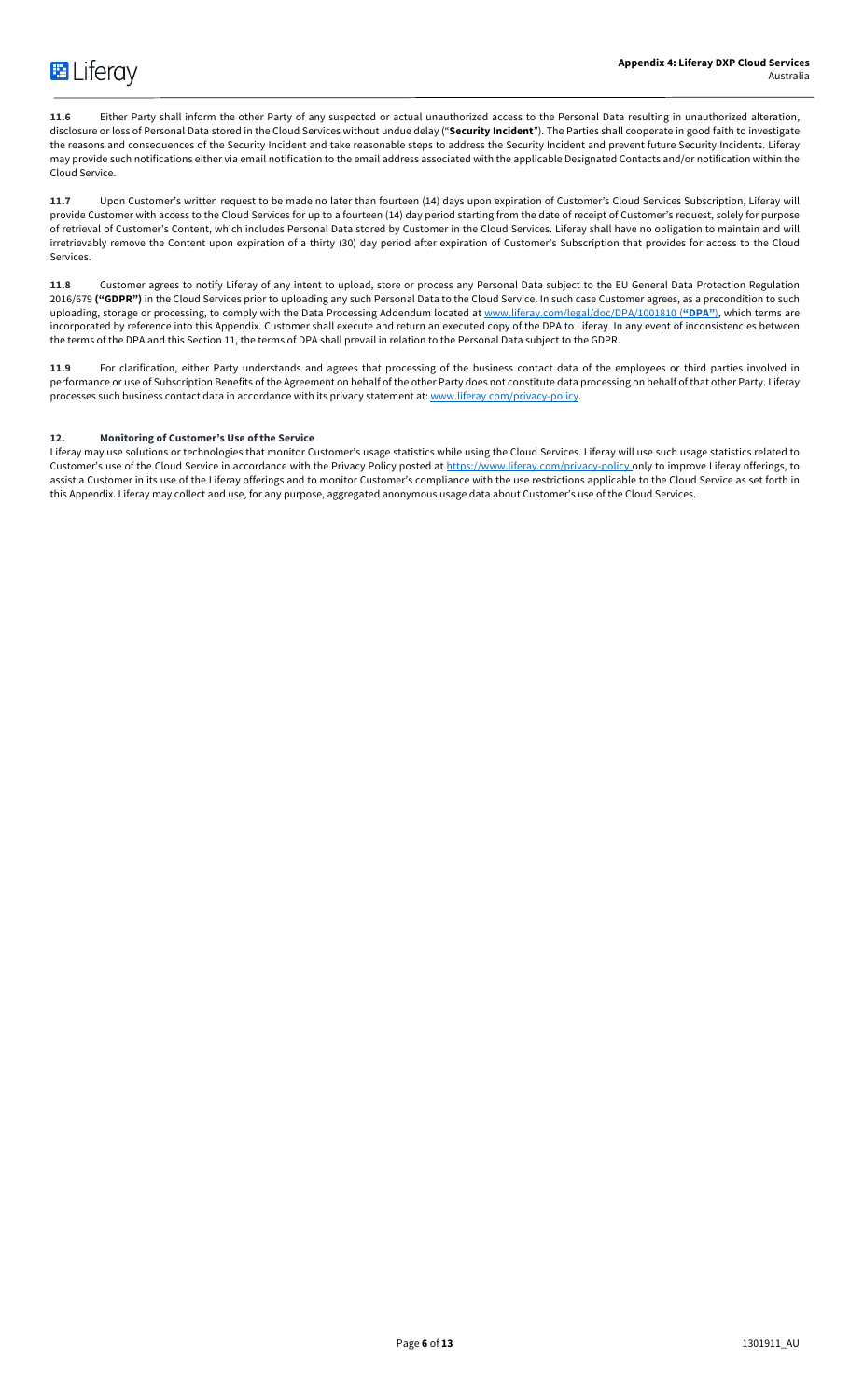Liferay will provide Support to Customer according to the terms of this Schedule 4.A.

#### **1. Severity Levels**

The severity level for a particular Incident is determined through a mutual discussion between Customer and Liferay, and based on the business impact of the issue.

Severity 1 ("High") Incidents: A Severity 1 Incident means (i) for purposes of the Liferay Cloud Infrastructure (a) the production environment for the Customer Application is completely shut down or severely impacted or (b) the non-production environment for the Customer Application is completely inaccessible; or, (ii) for purposes of Liferay Software (a) production environment system is severely impacted, or (b) system operations or mission-critical applications are inoperable, or (c) mission-critical applications that have experienced repeated material system interruptions that are effectively making the applications inoperable.

Severity 2 ("Normal") Incidents: A Severity 2 Incident means (i) for purposes of the Liferay Cloud Infrastructure the non-production environment for the Customer Application is functioning with limited capabilities or is unstable with periodic interruptions; or, (ii) for purposes of Liferay Software (a) the system is functioning with limited capabilities, or (b) is unstable with periodic interruptions, or (c) mission critical applications, while not inoperable, have experienced material system interruptions.

Severity 3 ("Low") Incidents: A Severity 3 Incident means (i) for purposes of the Liferay Cloud Infrastructure any environment for the Customer Application is fully functional, but there are observed errors that do not impact the usability of an environment; or, (ii) for purposes of Liferay Software the system is fully functional, but there are observed errors that do not impact the usability of the system.

Liferay will work on Incidents designated as Severity 1 twenty-four (24) hours a day, seven (7) days a week, ("**24x7**"), provided that if resolution of a Customer's issue requires input from members of Customer's support team and they are not available to work during those hours, Liferay reserves the right to lower the severity level to match the actual business impact, if applicable, until Customer's support team is available to support the incident on a 24x7 basis.

#### **2. Designated Contacts**

Liferay will provide Support to Customer only through communication with the Designated Contacts. Customer may designate up to the number of Designated Contacts described in the table below based on the number of Subscriptions for Production Purposes Customer has purchased. Customer may add Designated Contacts by purchasing additional "Designated Contact Add-on" Subscriptions. Customer shall use commercially reasonable efforts to maintain consistent Designated Contacts during the relevant Subscription Term, provided that Customer may change its Designated Contacts from time to time as a result of changes in employment responsibilities, transfers, leaves of absence, resignation or termination of employment of such individual. Customer may not use a single Designated Contact to act as a mere forwarding service for other of Customer's personnel.

#### **Table 4.A-2**

| <b>Number of Subscriptions</b><br>for Production Purposes | <b>Designated Contacts</b> |
|-----------------------------------------------------------|----------------------------|
| 1 to 4                                                    |                            |
| $5$ to $8$                                                |                            |
| 9 to 12                                                   |                            |
| 13 to 16                                                  | 12                         |
| 17 to 20                                                  | 15                         |
| 21 and over                                               | 18                         |
|                                                           |                            |

# **3. Acknowledge Receipt Times**

Customer may report Incidents to Liferay in accordance with the provided contact information, currently at https://www.liferay.com/group/customer/support/contact/world-wide-support. Once Customer has contacted Liferay about an Incident, Liferay will provide an acknowledgement of receipt within the applicable time frame specified below, in accordance with Customer's appropriate Support Services Level. Bug fixes will be delivered to Customer's Designated Contacts. As used in this Section, a receipt acknowledgment means a qualified Liferay engineer has been assigned to the Incident and has begun to work to resolve the Incident.

### **Table 1.A-3**

| <b>Severity Level</b> | <b>Acknowledge Receipt Time</b> |
|-----------------------|---------------------------------|
|                       | 1 clock hour                    |
|                       | 2 Business Hours                |
|                       | 1 Business Day                  |

### **4. Support Exclusions**

Liferay is not obligated to provide Support in the following situations:

- i. Software or Cloud Service has been modified, changed, damaged by Customer in any way, except as provided in the applicable Documentation or otherwise as directed by or under agreement with Liferay, with or without malicious intent;
- ii. the Incident is caused by Customer's negligence, malicious intent, or hardware malfunction, or other causes beyond the reasonable control of Liferay;
- iii. the Incident is caused by Third-Party Software, unless the Third-Party Software causes the Software to not substantially conform to the Documentation; iv. Customer has been previously provided a fix for an Incident reported to Liferay and where Customer has not installed such fix within forty-five (45) days
- after its being given to Customer; and/or

v. Where Liferay has discontinued Services for the version of the Software in accordance with the EOSL Policy.

Notwithstanding the above, Liferay may nevertheless, but is not obligated to, provide Support to Customer in the above cases (i)-(v).

# **5. Conditions for Providing Support**

Prior to logging an Incident with Liferay, Customer will use commercially reasonable efforts to diagnose the nature of the Incident to ensure that it is resident in the Software or Cloud Service and not a third-party application or component. During the collaborative initial phase of reporting an Incident, Customer will reciprocate a reasonable level of time and resources in accordance with the severity of Incident. Customer acknowledges that Liferay's ability to perform certain Support may be conditioned upon access to and completeness of certain of Customer's information as reasonably requested by Liferay. Such information may include, but is not limited to, the type of hardware Customer is using, a description of the Incident for which Customer seeks Support, and any other additional software Customer is using.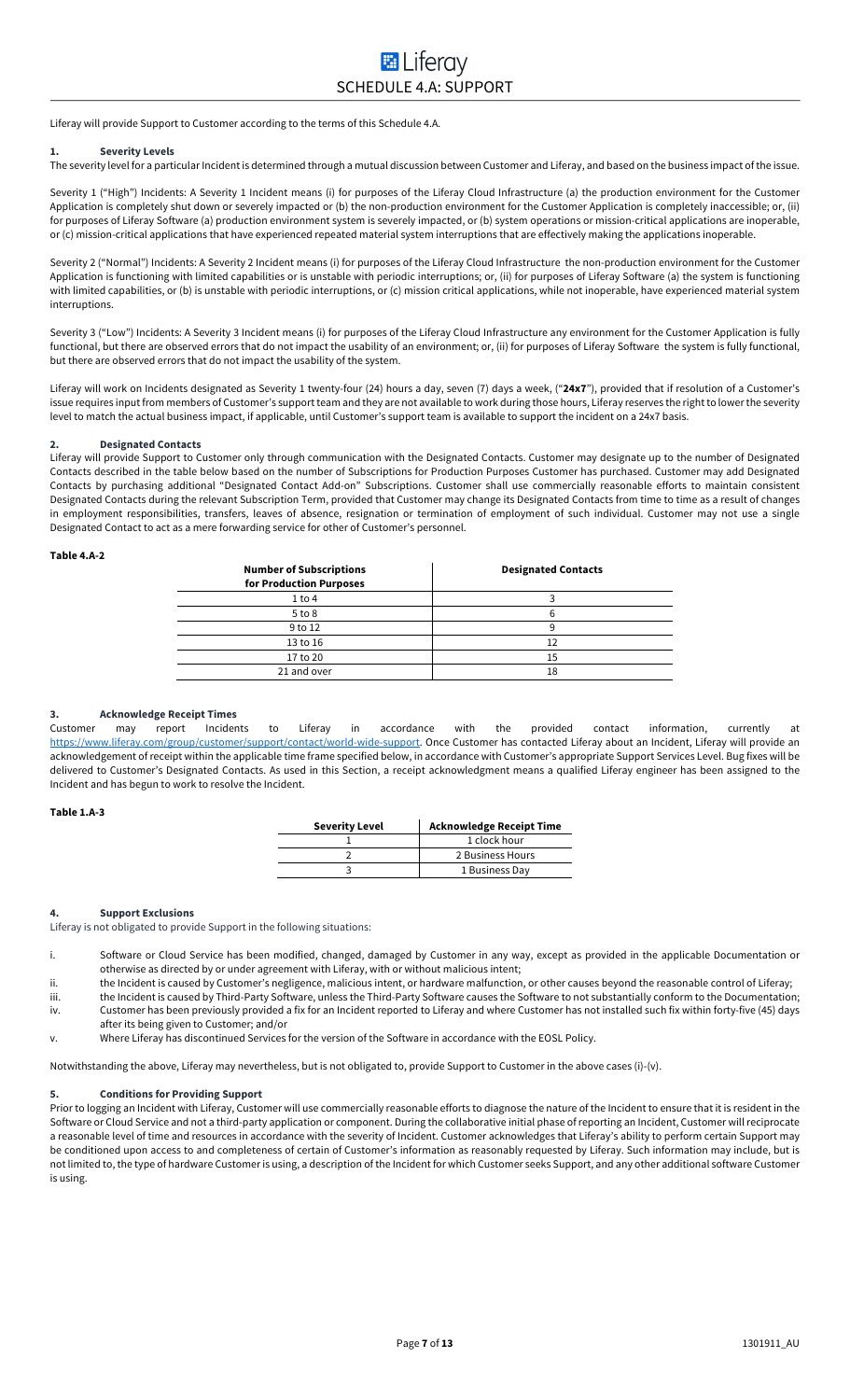Liferay Cloud Infrastructure Services ("**Infrastructure Services**") is a "platform as a service" Cloud Service that enables deployment, management, use and hosting of Liferay Software on Liferay Cloud Infrastructure. For clarity and avoidance of doubt, Infrastructure Services are a Cloud Service, as described in Section 2.1 of the body of this Appendix, are included in certain Cloud Subscriptions as specified in an applicable Schedule and are not available for purchase on a standalone basis.

#### **1. Definitions**

**"Complete Shutdown"** means the production environment for the Customer Application is completely shut down due to an Incident.

**"Scheduled Maintenance"** is the Maintenance conducted at regular intervals and during the time windows specified at https://help.liferay.com/hc/enus/articles/360032562611-DXP-Cloud-Platform-Release-Schedule ("Scheduled Maintenance Window"), which generally does not require the Infrastructure Services to be offline, but may lead to short periods of instability and downtime of up to one (1) clock hour.

**"Unscheduled Maintenance"** is Maintenance outside of the Scheduled Maintenance Window, required to resolve issues that are critical (e.g. security patches, fixes for Severity 1 Incidents) for the Liferay Cloud Infrastructure.

#### **2. Scheduled and Unscheduled Maintenance**

Liferay intends to periodically update, upgrade, backup, improve and/or discontinue certain functionality associated with the Infrastructure Services and Customer's user experience. As a result, the Infrastructure Services may be substantially modified. Liferay reserves the right at any time to change and/or discontinue any or all of the Infrastructure Services (including the underlying platforms and application programming interfaces ("**APIs**") and/or application binary interfaces ("**ABIs**") which may inhibit Customer's ability to use existing applications. Liferay will use reasonable efforts to provide advance notice of material changes to the Services on the applicable Infrastructure Services website.

If Liferay expects a downtime due to the Scheduled Maintenance, Liferay will notify Customer at least fourteen (14) days in advance. If Unscheduled Maintenance shall be required and Liferay expects any downtime due to the Unscheduled Maintenance, Liferay will notify Customer at least four (4) hours prior to the Unscheduled Maintenance. Any notifications of upcoming Maintenance will be provided via email to the Designated Contacts and include reason for the downtime, expected duration of the downtime and contact information.

Liferay will perform Unscheduled Maintenance to address Severity 1 issues. Liferay will address Severity 2 and Severity 3 issues through Scheduled Maintenance.

# **3. Availability and Service Credits**

# **3.1 Monthly Availability**

Liferay conducts continuous automatic and manual monitoring of the Infrastructure Services to proactively address any potential performance issues. Infrastructure Services provide for certain tools, which allow Customer to monitor its Customer Application.

Liferay will use commercially reasonable efforts to maintain Monthly Availability for the Infrastructure Services at or above 99,95%, except for: (a) Unscheduled Maintenance resulting in planned downtime of which Customer has been given advance notice or Scheduled Maintenance (together **"Planned Downtime**"), or (b) any unavailability caused by circumstances beyond Liferay's reasonable control, including without limitation, force major, acts of government, floods, fires, earthquakes, civil unrest, acts of terror, strikes or other labor problems (other than those involving Liferay employees), internet or web service provider failures or delays, or denial of service attacks ("**Exculpated Downtime**").

"Monthly Availability" or "**MA**" is calculated using the following equation: MA = 100% – ((DT/43800) \* 100%)

"**DT**" or "**Down Time**" is defined as the total number of minutes of Complete Shutdown occurring in a calendar month that is not Scheduled Maintenance or Exculpated Downtime. For example, twenty-two (22) minutes of DT in a calendar month result in a Monthly Availability of 99.94%.

Customer may view information about the average downtime for all Infrastructure Services' assets and the applicable region(s), including historical data about downtimes, root cause and solution, through the applicable Infrastructure Services website.

#### **3.2 Service Credits**

In the event that Monthly Availability in a calendar months falls below 99.95%, Customer may request a service credit. Such request must be submitted to Liferay in writing no later than five (5) working days from the end of the concerned calendar months. The service credit amount shall be calculated by applying the percentage indicated in the table below to the pro rata portion of the Subscription Fees paid by Customer for the use of the applicable Cloud Subscription in the concerned calendar month ("Service Credits"):

### **Table 4.B-3.2**

| <b>MA Percentage</b> | Service Credit calculation percentage |
|----------------------|---------------------------------------|
| 99.80 to 99.94%      | 5%                                    |
| 99.50 to 99.79%      | 10%                                   |
| Below 99.49%         | 25%                                   |

Service Credits owed by Liferay to Customer shall be credited to Customer's account with the concerned Cloud Subscription and applied to future or additional purchases of Liferay Cloud Subscriptions. In the event of a termination of all of Customer's Cloud Subscriptions by Customer due to Liferay's material breach of the Agreement, Liferay shall refund Customer the monetary amount (in the currency in which Subscription Fees were paid) equal to the Service Credits unused and remaining in Customer's account. In the event of a termination for any other reason, the Service Credits shall expire.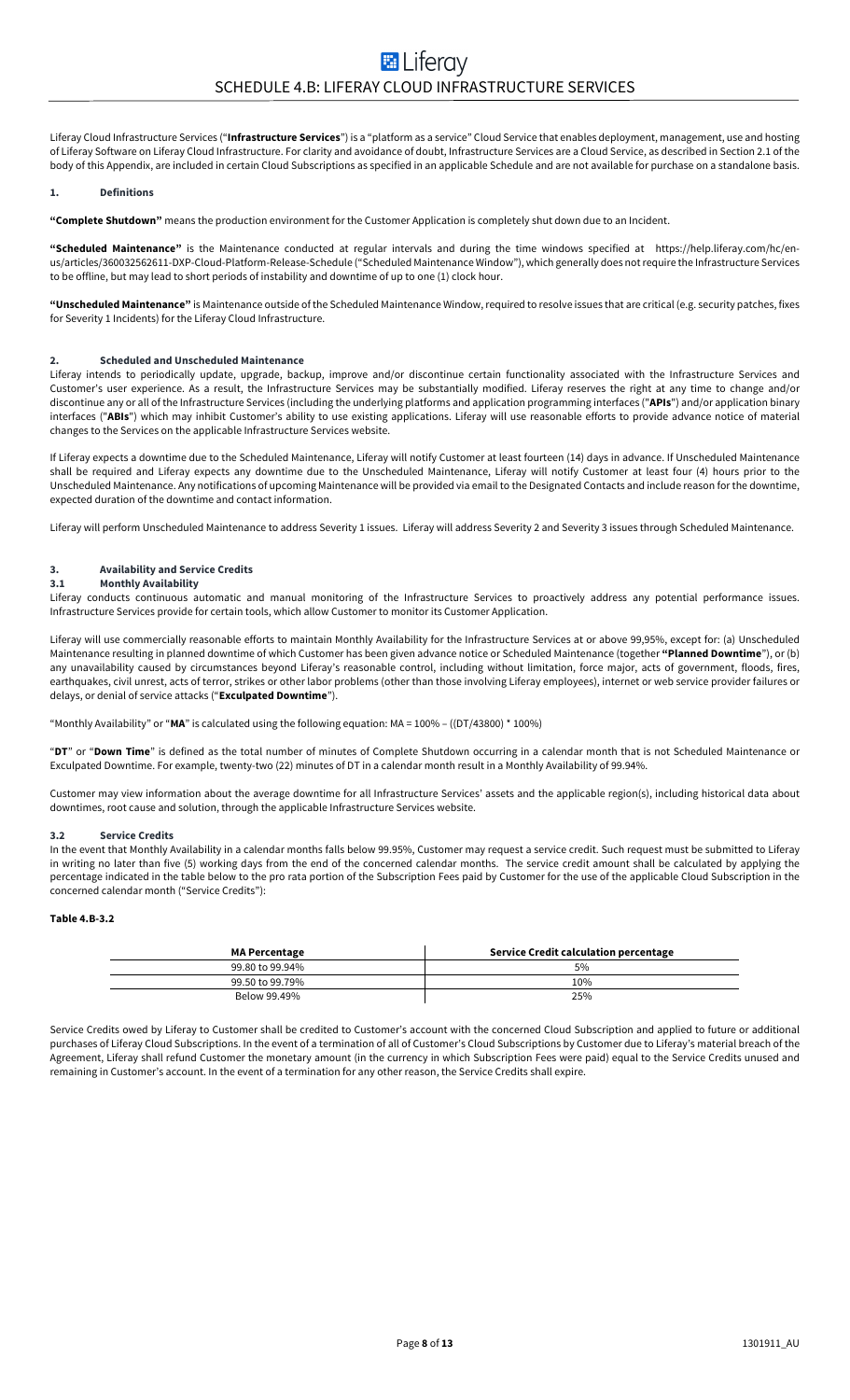#### **1. Liferay DXP Cloud Subscription 1.1. Liferay DXP Cloud**

"Liferay DXP Cloud" is Liferay's Cloud Subscription offering of Liferay Software known as "Liferay Digital Experience Platform" or "Liferay DXP" preinstalled for development, deployment, management, use and hosting in the Infrastructure Services.

A Liferay DXP Cloud Subscription provides Customer the following Subscription Benefits during the Subscription Term and on a per Unit basis applicable to the Liferay DXP Cloud Subscription: Access to the Cloud Services known as "Liferay DXP Cloud" and Infrastructure Services, Customer Portal Access, Maintenance and Support for the Liferay DXP Software and for Infrastructure Services (as described in Schedule 4.B). As used in this Schedule 4.C, "Software" means the software known as Liferay DXP.

Liferay will make available the Software, and Updates and Documentation thereto, to Customer for download from Liferay's Customer Portal. Copies of such Software, Updates and Documentation downloaded from Liferay's Customer Portal and used for Development Purposes and Maintenance are governed by the Liferay DXP End User License Agreement located at: http://www.liferay.com/legal/doc/eula/dxp/1001911\_Cloud ("**DXP EULA**"). For clarity, the usage rights for Instances used for Production, Non-Production or Back Up Purposes are limited to the Instances of Liferay DXP Software preinstalled by Liferay for Customer in the Liferay Cloud Infrastructure. Each copy of Software provided for Development Purposes provides Customer an entitlement to use the Software limited to use on one (1) development workstation and for up to ten (10) unique IP addresses, as further described in the DXP EULA.

The Unit by which Liferay measures a Customer's use of the Liferay DXP Cloud Subscription is an Instance of the Software component known as "Liferay DXP" preinstalled by Liferay for the Customer in the Liferay Cloud Infrastructure. Each such Subscription Unit is defined by the Sizing of an Instance and its Designated Purpose. Available Sizing options are as described in the following table:

#### **Table 4.C-1.1**

| <b>Sizing</b> | Number of vCPUs that will be<br>accessible by each Instance | Memory assigned to<br>each Instance |
|---------------|-------------------------------------------------------------|-------------------------------------|
|               | Up to twelve (12)                                           | Up to 16 GB                         |
|               | Up to sixteen (16)                                          | Up to 32 GB                         |
|               | Up to thirty two (32)                                       | Up to 64 GB                         |

\*Each Subscription provides for an unlimited number of Accounts. An Account designated by Customer as an "administrator" is enabled to add additional Accounts.

Liferay DXP Cloud Subscriptions are also made available by Liferay in bundled packages of Instances, sometimes together with Units of other Subscriptions. The applicable Unit for each such package is a "Package". Where applicable, an Order Form will identify the contents of a Package.

If the number of Instances that Customer deploys, uses or executes Liferay DXP exceeds the number of Instances for which Customer has paid for an active Liferay DXP Cloud Subscription, Customer is required to purchase additional Liferay DXP Cloud Subscriptions, at the appropriate Sizing and for the appropriate Designated Purpose, to cover this exceeding number of Instances. If Customer's Liferay DXP Cloud Subscription is used for an Instance that exceeds the allotted Sizing for such Instance, Customer is required to purchase the appropriate Sizing of Instance to cover the exceeded capacity. Customer's use of the Liferay DXP Cloud Subscriptions is subject to certain capacity limitations as set forth in the Documentation.

Liferay DXP Cloud Subscriptions are available for the following Designated Purposes: Non-Production, Production or Backup.

# **1.2. Supplemental Software Conditions**

Liferay DXP Cloud Subscriptions also include access to Software solutions and tools for download from Liferay's website. Except for the cases listed below, the Software is licensed under the DXP EULA and includes access to Maintenance and Support for such Software.

• Some Software provided as part of Liferay DXP is designed to be used on workstations, e.g. Software provided for Development Purposes or to be used on the client-side as connectors to server based software. These Software components are identified at https://liferay.com/legal/client-side and subject to a different EULA located at http://www.liferay.com/legal/doc/eula/clients/1001911\_Cloud and limited to the Subscription Term of Customer's applicable Cloud Subscription. Any Updates in response to Incidents reported for workstation and client-side installations of Software are generally limited to new versions and releases of the affected Software due to additional collaboration required with development teams for analysis of root causes. Liferay may nevertheless provide software fixes, updates, upgrades, enhancements, additions, corrections, modifications, when and if they are made available.

• **Free Liferay Subscription Apps.** Access to Free Liferay Subscription Apps is included with a Liferay DXP Cloud Subscription without additional Subscription Fees and made available in the "Subscription App" category of Liferay's Marketplace (displayed as "Free" Apps), rather than through Customer Portal, subject to DXP EULA and limited to the Liferay DXP Cloud Subscription Term.

• **Liferay Lab Apps.** Liferay provides certain preview-based technology called "Liferay Labs Apps" without any Subscription Benefits, subject to the DXP EULA and limited to the Liferay DXP Cloud Subscription Term.

#### **2. Auto-Scaling**

Liferay DXP Cloud Subscriptions includes a feature that allows Customer to deploy and use additional Instances of Liferay DXP Cloud Subscriptions in excess of the number of Instances for which Customer maintains active Liferay DXP Cloud Subscriptions ("Base DXP Cloud Subscription") and on an on-demand basis ("**Auto-Scaling**"). Customer may enable Auto-Scaling subject to the terms and conditions of the Agreement by activating the capability through the DXP Cloud console.

Pricing for each Instance of Liferay DXP Cloud Subscription utilized through Auto-Scaling is based on the number of clock hours during which Customer utilizes each such Instance. For pricing purposes, total usage during a calendar quarter will be rounded up to the nearest full clock hour.

The price per Unit is defined by the Sizing of the additional Instance that Customer utilizes in accordance with Table 4.C-1.1.

Liferay will issue an invoice to Customerfor Fees applicable to use of Auto-Scaling after each quarter that Customer deploys, uses or executes Auto-Scaling Instances and Customer will pay such invoice(s) in accordance with the Agreement. Unless otherwise specified in the applicable Order Form or another written agreement, the price per Unit is set forth on the pricing page accessible through Customer Portal and may be updated by Liferay from time to time.

Liferay will record Auto-Scaling usage, starting from the start time and ending at the end time, for each connected Instance("Instance Uptime"). Liferay may invoice Customer for the total Instance Uptime of all Instances utilized through Auto-Scaling not covered by a Base DXP Cloud Subscription, rounded up to the nearest whole hour.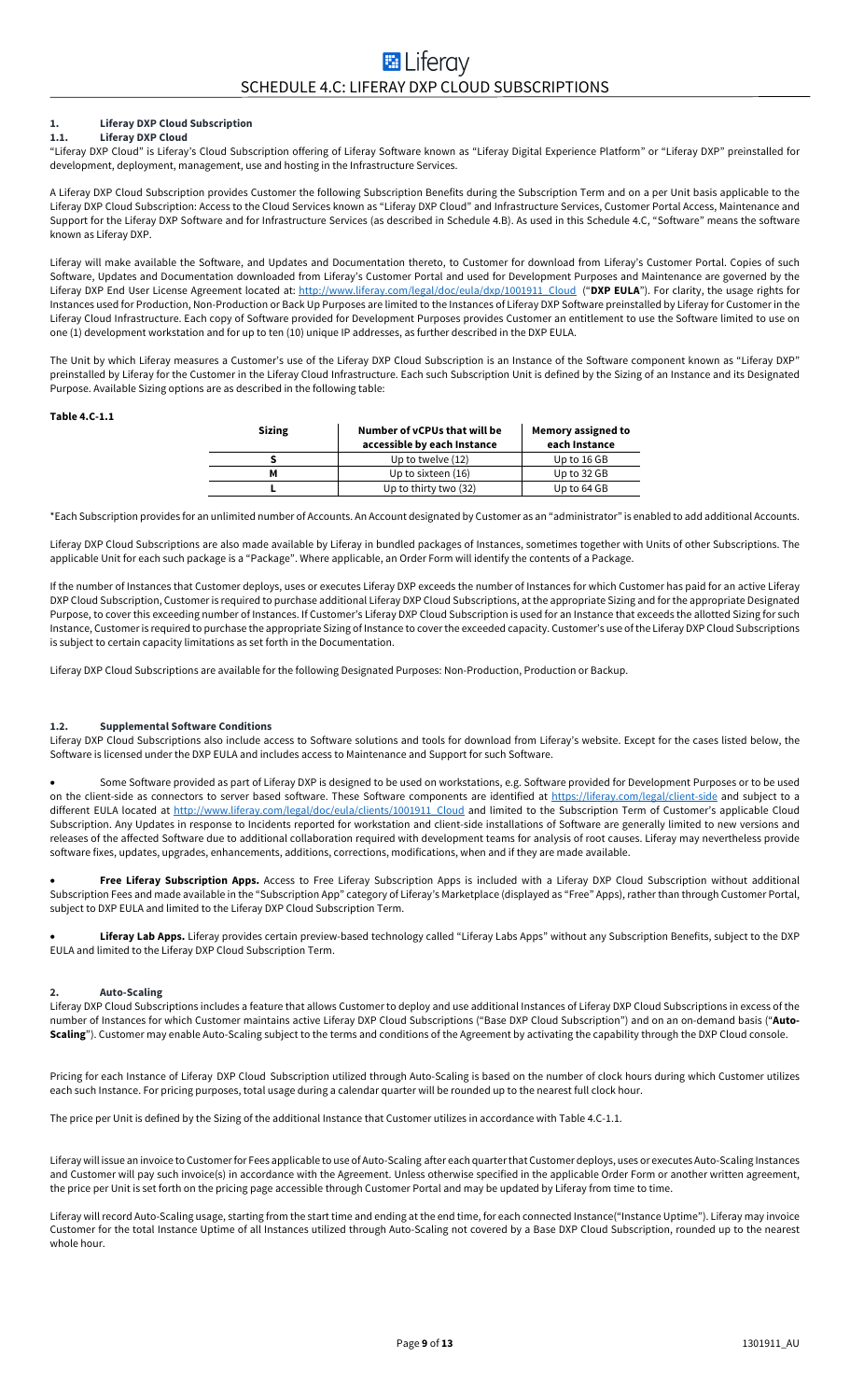# **3. Migrating Customer Application off of the Liferay Cloud Infrastructure**

Customer may, at any time during the Subscription Term of its valid Liferay DXP Cloud Subscription, migrate its Customer Application off of the Liferay Cloud Infrastructure to another hosting environment (e.g., on-premises, third party cloud, etc.). In the event of such a migration, Customer will be required to migrate all Instances of Liferay DXP Software utilized for purposes of the concerned Customer Application off of the Liferay Cloud Infrastructure. For clarification, for a specific Customer Application, Customer may not use some Instances of Liferay DXP within the Liferay Cloud Infrastructure and other Instances in another hosting environment. Liferay will provide Customer an activation key for each migrated Instance of the Software for the corresponding Designated Purpose (Production, Non-Production or Back Up) for which Customer is maintaining an active Liferay DXP Cloud Subscription. Customer's use of the Instances of the Liferay DXP Software outside of Liferay Cloud Infrastructure, including any Updates provided to Customer as part of the Maintenance during the Term of Customer's Liferay DXP Cloud Subscription and installed by Customer outside of Liferay Cloud Infrastructure, provided within the migration process, is exclusively governed by the terms of the DXP EULA.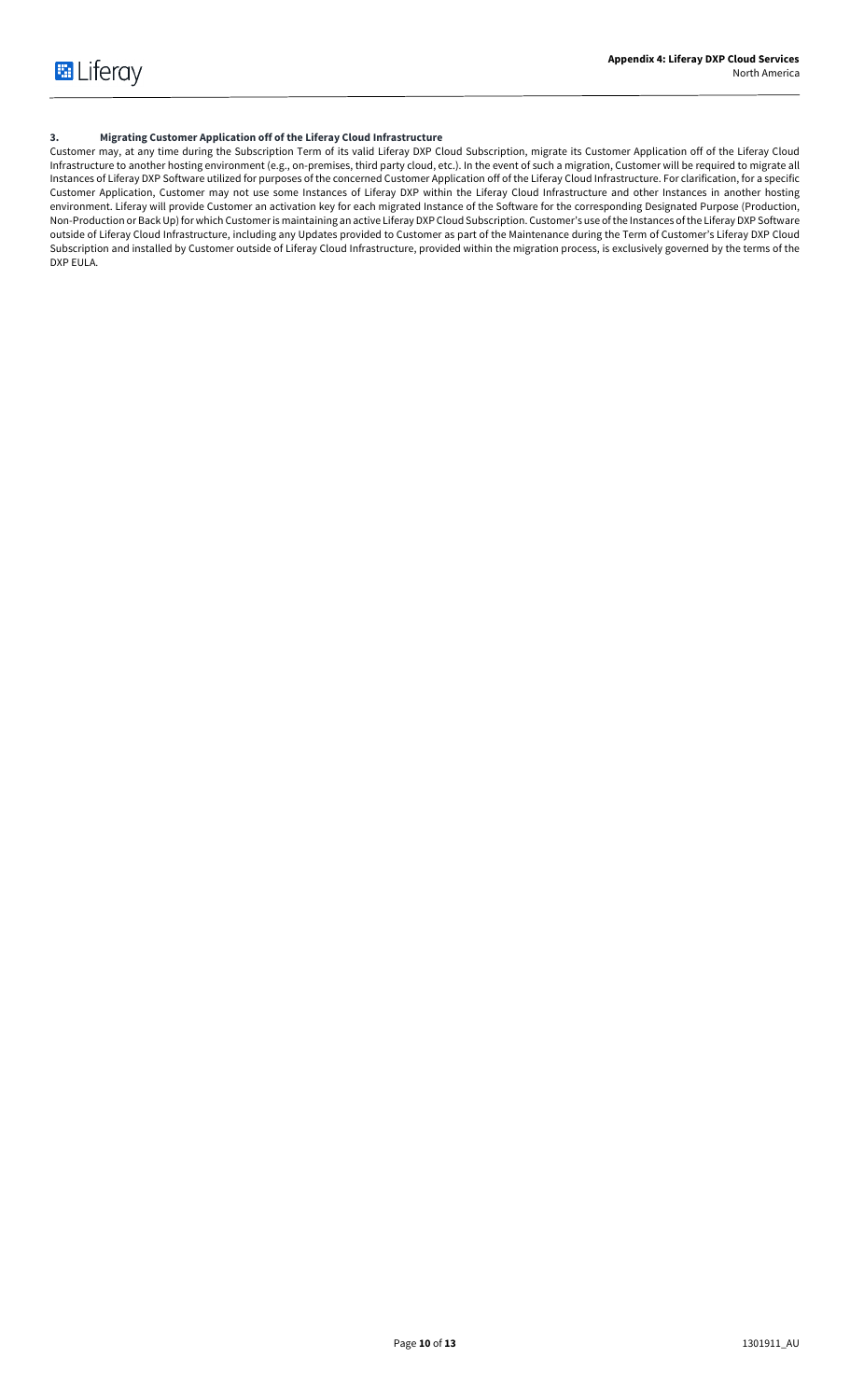# **E** Liferay SCHEDULE 4.D: LIFERAY DXP CLOUD ADD-ON SUBSCRIPTIONS

#### **1. Enterprise Search for DXP Cloud Subscriptions**

Enterprise Search for DXP Cloud Add-On Subscriptions provide access to certain Third-Party Software preinstalled by Liferay in the Liferay Cloud Infrastructure ("Search Software"). This Search Software is a search server with additional functionality and capabilities.

In addition, the Liferay Enterprise Search for DXP Cloud Add-On Subscription includes Support and Maintenance for the Search Software, provided that Support requires an active underlying Liferay DXP Cloud Subscription.

The Search Software is made available for download from the Search Software provider's website with the purchase of the applicable Add-On Subscription and is licensed under the EULA(s) located at: www.liferay.com/legal/enterprise-search-eula. Any server-side Liferay Software that enables the use of the Search Software provided under Liferay Enterprise Search for DXP Cloud Add-On Subscription is governed by the terms and conditions of the Liferay DXP EULA as set forth in Schedule 4.C above.

The Unit for Enterprise Search Add-on Subscription is an Instance.

Enterprise Search Add-On Subscriptions and the Search Software may only be used in connection with Customer's use of Liferay DXP Cloud Subscriptions.

#### **2. Liferay Analytics Cloud for DXP Cloud Subscription 2.1 Liferay Analytics Cloud Subscription Plans**

The Unit for Liferay Analytics Cloud for DXP Cloud ("LAC") Subscriptions is a Plan. The Pricing for each Plan is defined by the maximum number of Named Individuals and maximum number of Page Views, as set forth in the Table below:

#### **Table 4.D-2.1**

| Plan            | Max. Number of<br><b>Named Individuals</b> | Max. Number of<br><b>Page Views</b> |
|-----------------|--------------------------------------------|-------------------------------------|
| <b>Business</b> | 10.000                                     | 5.000.000                           |
| Enterprise      | 100.000                                    | 60,000,000                          |

\*Each Plan provides for an unlimited number of Customer Users.

Customers must acquire a LAC Subscription with the appropriate Plan (**Business or Enterprise**) based on the estimated number of Named Individuals visiting Customer's Page and Page Views in the applicable Subscription Term. If the number of Named Individuals or Page Views for which Customer utilizes LAC Subscription exceeds the number of Named Individuals or Page Views for which Customer has an active LAC Subscription in the applicable Subscription Term, Customer is required to immediately upgrade to the appropriate Plan or purchase appropriate LAC Add-On Subscriptions as set forth in Section 6.2 below to cover this exceeding number of Named Individuals and Page Views for the remainder of the Subscription Term. The Fees for the higher Plan or Add-On Subscription will be applied on pro-rata basis based on the remainder of the Subscription Term beginning with the day on which either the maximum number of Named Individuals or Page Views is exceeded, whichever occurs first.

During the Subscription Term, Customer's LAC Subscription provides Customer with the following Subscription Benefits: Cloud Access (to LAC Cloud Service), Customer Portal Access, and Support. Documentation applicable to LAC can be accessed at: https://help.liferay.com.

Liferay intends to periodically update, upgrade, backup, improve and/or discontinue certain functionality associated with LAC and Customer's user experience. As a result, LAC may be substantially modified. Liferay reserves the right at any time to change and/or discontinue any or all of LAC (including the underlying platforms and application programming interfaces ("**APIs**") and/or application binary interfaces ("**ABIs**") which may inhibit Customer's ability to use existing applications). Liferay will use reasonable efforts to provide advance notice of material changes to LAC on the applicable LAC Services website.

Support for LAC will be provided through a web-based issue tracker application. Customer may submit Incidents relating to LAC via chat. In addition, Customers utilizing LAC Subscriptions with the Enterprise Plan may report Incidents via phone. Chat and phone-based Support will be available during Business Hours. Notwithstanding anything to the contrary set forth in Schedule 4.A of this Appendix, Acknowledge Receipt Time for Incidents relating to LAC shall be one (1) Business Day irrespective of the channel used to submit an Incident, whereby priority will be given to the Incidents submitted by the customers utilizing LAC Subscriptions with the Enterprise Plan. Liferay is not obligated to provide Support if an Incident relates to Customer's integration of LAC with data sources based on any technology that is not software known as "Liferay DXP" or other technology not supported in accordance with <u>https://liferay.com/services/support/compatibility-</u> matrix.

Free trial access to LAC Subscriptions are available. Such free trials grant Customers up to 300,000 Page Views or 1,000 Name Individuals, for up to three (3) months.

#### **2.2 Liferay Analytics Cloud Add-On Subscriptions**

Customer may incrementally increase the Named Individual or Page View limits of its Business or Enterprise Plan by purchasing an appropriate LAC Add-On Subscription with the appropriate Plan, e. g. a LAC "5,000 Named Individuals" Add-On Subscription increases the maximum number of Named Individuals by 5,000 Named Individuals, while a LAC "5,000,000 Page Views" Add-On Subscription increases the maximum number of Page Views by 5,000,000 Page Views.

#### **3. Liferay Paid Apps for DXP Cloud Add-On Subscriptions**

Liferay Paid Apps are those Liferay Subscription Apps that are subject to Fees (displayed as "Paid" Apps) in the Liferay Marketplace and are not Free Liferay Subscription Apps. Liferay Paid Apps require an active Liferay DXP Cloud Subscription at the time of purchase. A Liferay Paid App Add-On Subscription may only be used with Liferay Software during the term of Customer's valid Liferay DXP Cloud Subscription.

A Liferay Paid App Add-On Subscription provides Customer the following Subscription Benefits during the Subscription Term and on a per Unit basis: Customer Portal Access, Maintenance and Support, provided that Support requires an active underlying Liferay DXP Cloud Subscription.

The Unit for Liferay Paid Apps Add-On Subscriptions is an Instance.

Liferay Paid App Add-On Subscriptions are available as "Standard" and "Developer" versions. The Developer versions have a limitation of ten (10) unique IP addresses.

#### **4. Designated Contact Add-on Subscription**

Designated Contact Add-on Subscriptions are available as optional add-on Subscriptions to an active Liferay DXP Cloud Subscription. Designated Contact DXP Cloud Add-on Subscriptions entitle Customer to an additional Designated Contact. The Unit for Designated Contact Add-on Subscriptions is the number of additional Designated Contacts.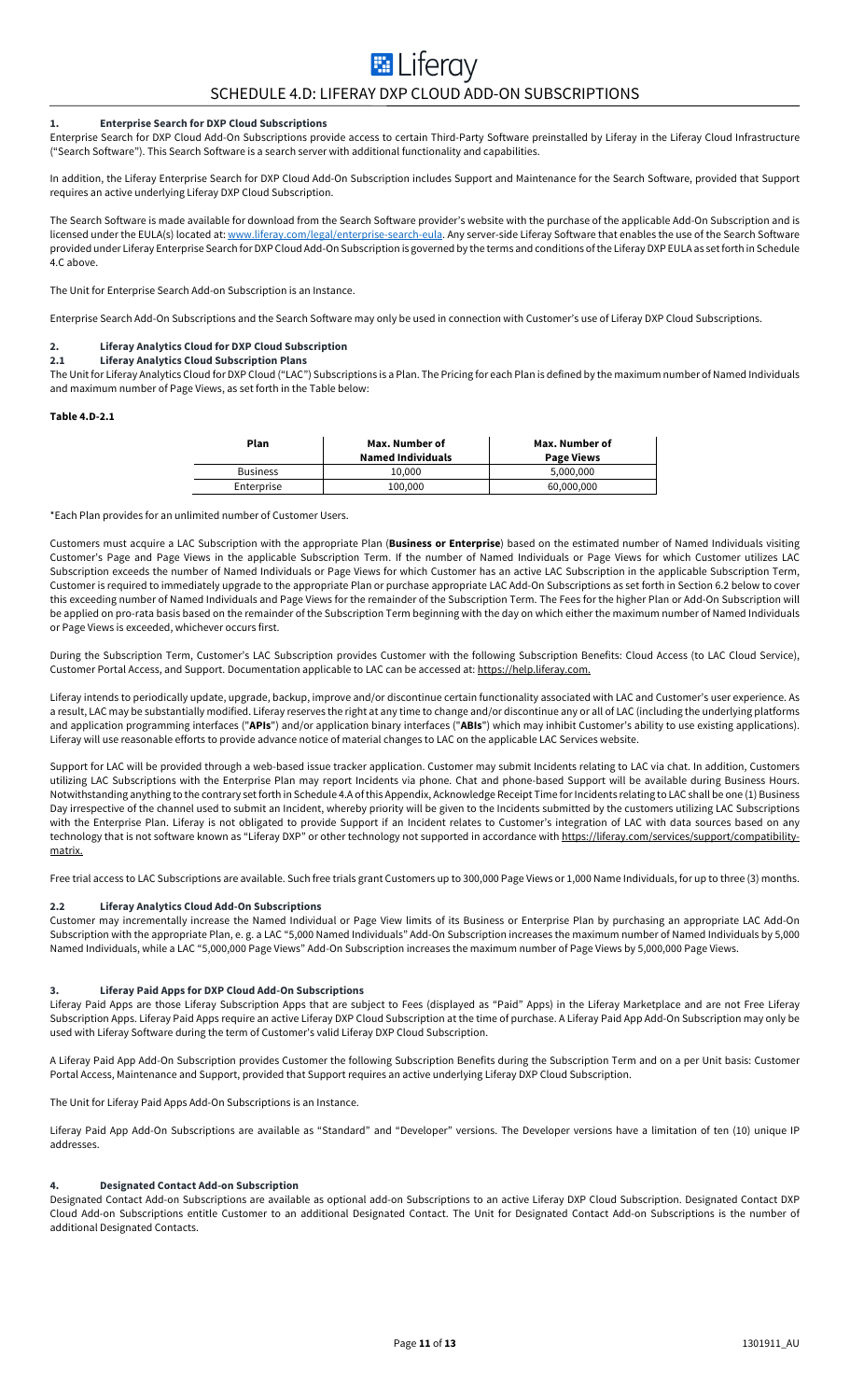### **5. Extended Premium Support DXP Cloud Subscription**

The Extended Support DXP Cloud Subscription extends the benefits associated with the Premium Support Phase for Maintenance and Support of certain Liferay Software used by Customer within the scope of its Liferay DXP Cloud Service beyond the end of Premium Support Phase, as defined in the EOSL Policy. Extended Premium Support DXP Cloud Subscriptions must be purchased before the Premium Support Phase ends (as defined in the EOSL Policy).

Each Extended Premium Support DXP Cloud Subscription requires an underlying and active Liferay DXP Cloud Subscription. For example, the Liferay Extended Premium Support Subscription is not available for Customer Applications for which Customer does not have an active Liferay DXP Cloud Subscription.

If purchased, the Extended Premium Support DXP Cloud Subscription is provided for a period of up to three (3) years immediately following the end of the Premium Support Phase. The Unit, Designated Purpose and Support Level for Liferay Extended Premium Support DXP Cloud Subscriptions are the same as for Customer's underlying active Liferay DXP Cloud Subscription.

# **6. Third Party Add-On Subscriptions**

Liferay resells certain third party Add-On Subscriptions for External Offerings (each, a "Third Party Subscriptions"). Such subscriptions will be identified on an applicable Order Form as a Third Party Subscriptions. Additionally, the applicable Order Form will identify the third party provider of the applicable Third Party Subscription and any end user terms applicable to the Third Party Subscription, which are entered into directly between Customer and the third party provider.

Any support services for such Third Party Services is not within the scope of Support and, if available to Customer, are subject to separate terms and conditions between Customer and the provider of the Third Party Services.